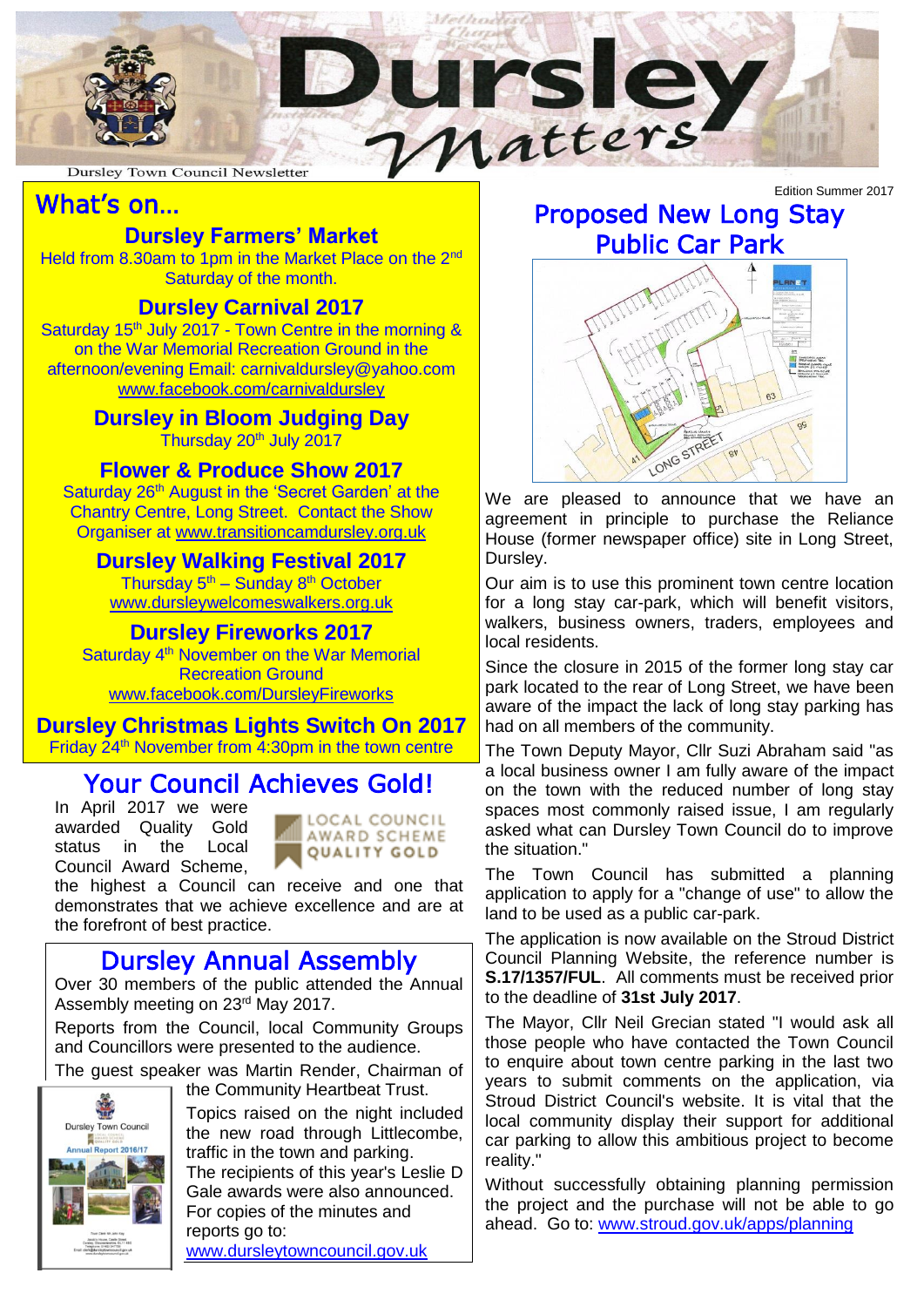## Meet Councillor Sue Creswick

"I have lived in the area since the 1970's. I still feel how lucky I am to be surrounded by such wonderful countryside, to have the benefits of a small town with good facilities and to know there are people who care deeply about their community.



Having worked in local government,

I thought I could make a contribution to the council and so have been a councillor for nearly six years, currently serving on the planning and policy and finance committees. I am also involved with the Vibe Youth Facility Management Committee, Dursley in Bloom and the Neighbourhood Development Plan Steering Group".

## Could you apply for a Community Grant?

If you are a charity, community group or local voluntary organisation located and working in Dursley for the benefit of the community and need funding to support your work you might be interested in applying for a grant from the Council. Please contact us or go to our website to find out more about our grants process. **Grant applications deadline: 31/08/17**

## Leslie D Gale Awards 2017



*The Town Mayor presenting awards to the family of Cllr Brian Marsh and Cllr Mandy Woodward.*

At the Dursley Annual Assembly Meeting on 23<sup>rd</sup> May 2017, the Mayor announced the recipients of this year's Leslie D Gale awards.

The four winners were Martine Carter, Ronnie Harding, Cllr Mandy Woodward and a posthumous award to Cllr Brian Marsh.

All have volunteered their time freely and contributed so much to the town in different ways.

Find out more about the award on our website.

#### Volunteer at the Community Garden

Dursley Community Garden is located behind The Chantry Centre in Long Street. Volunteers meet between 10am and 12pm on a Wednesday and Saturday. Collectively they grow and share flowers, fruit, vegetables and gardening tips. The garden has a greenhouse, a poly tunnel, a shed, tools and 'grow your own' vegetable boxes as well as plenty of water for the plants and tea/coffee for volunteers. **To find out more contact Corinna 01453 542215 or 07948 369355** [www.transitioncamdursley.org.uk](http://www.transitioncamdursley.org.uk/)

#### Your Local Community Speed Watch is looking for Volunteers

If you are interested in finding out more please contact Councillor Matt Nicholson or the Town Clerk. Volunteers receive full training and are only required a few hours a month.

## Please Give Us Your Views on the Highfields Youth Shelter



#### **Should we keep the shelter or remove it?**

Since taking responsibility for Highfields Play Area, we have received reports of antisocial behaviour associated with the Youth Shelter. The most recent incident was reported to the police and resulted in two local youths carrying out repairs as a method of restorative justice.

At the Green Spaces Committee meeting on 13th June, the Councillors considered a request from a member of the public to remove the shelter. The Committee agreed to monitor the situation over the summer period and make a final decision at the next Green Spaces Committee meeting on the 19th September 2017.

We would request that any instance of anti-social behaviour witnessed by local residents or users of the play area should be reported to the local police on telephone number 101 or if indeed deemed serious enough 999. These reports will be available to the Town Councillors who will use them when making a final decision on the future of the Youth Shelter.

We would like to receive your comments on whether the youth shelter should be retained, removed or improved. We recently installed 3 new picnic benches in the play area. Comments should be emailed to clerk@dursleytowncouncil.gov.uk or can be posted to Jacobs House, Castle Street, Dursley, GL11 4BS.

#### New Apprentice Grounds Person **Opportunity**

We are seeking candidates for the position of Apprentice Grounds Person. The successful apprentice will be working with the existing Grounds team on a range of projects and maintenance of our green spaces across the town.

The apprenticeship will include on-site training and the opportunity to obtain a Level 2 Diploma in Work-Based Horticulture.

For full details on the opportunity and how to apply please contact the Council office or see our website.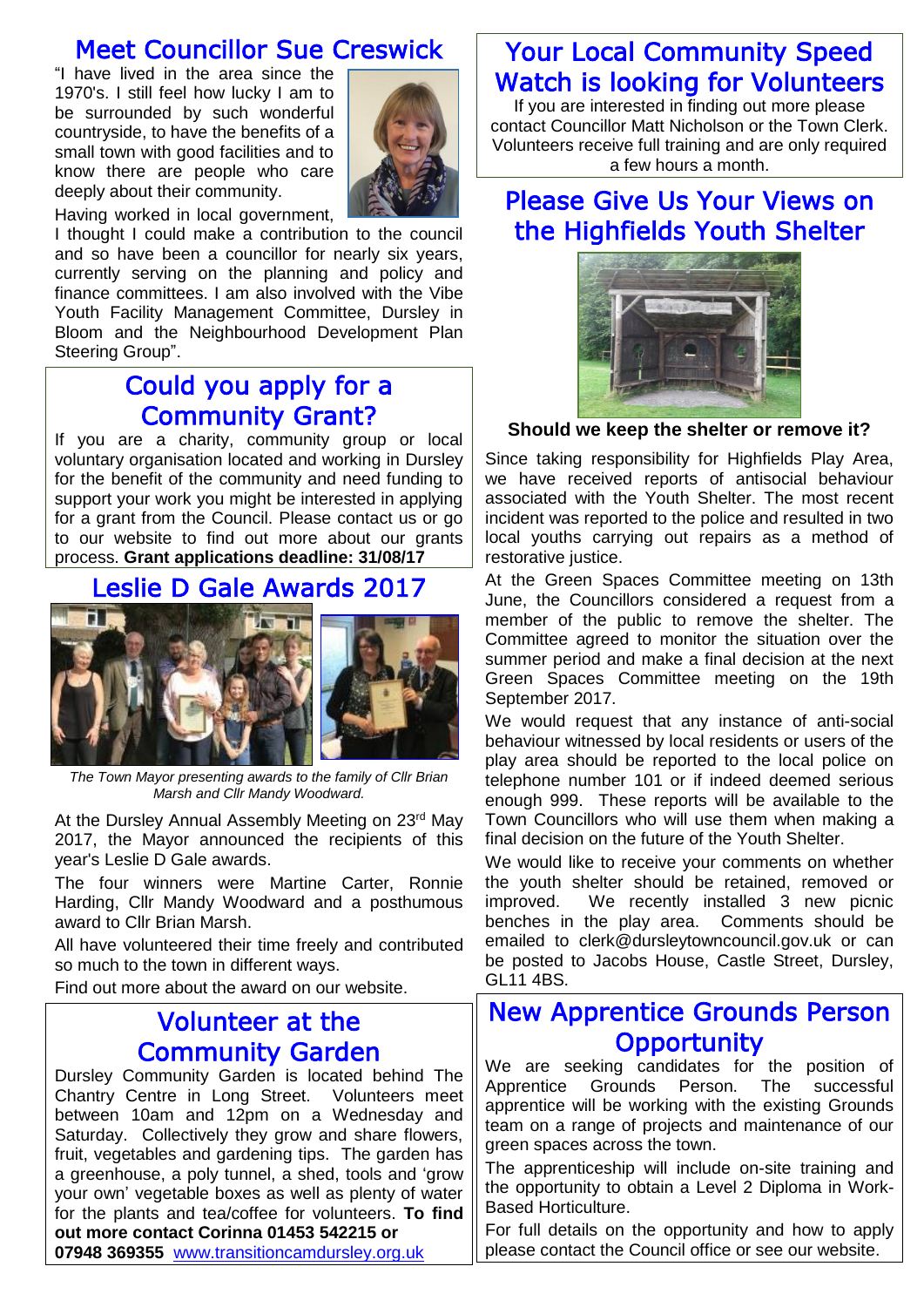#### Your New Councillor



We are pleased to welcome Wayne Paice as a Town Councillor. Wayne was co-opted at the Council meeting on 9<sup>th</sup> May 2017.

Wayne has lived in the town for the last 3 years and is one of the main organisers for the Dursley Carnival

2017. Not only does he work full time but he also runs his own business within the town.

"I have a keen passion to see this town go from strength to strength and bring people into the area and help put Dursley back on the map. I am keen and willing to help in any way I can".

## Future Dursley……..Update

The Steering Group continue to make good progress with drafting the **Neighbourhood Development Plan (NDP)**. Resident's comments on the content of the draft NDP and proposed local green space designations are being collated and analysed, and where possible, the plan is being amended to reflect these. Further updates can be found on our website at: [www.dursleytowncouncil.gov.uk/neighbourhood](http://www.dursleytowncouncil.gov.uk/neighbourhood%20-plan.html)  [plan.html](http://www.dursleytowncouncil.gov.uk/neighbourhood%20-plan.html) or email [ndp@dursleytowncouncil.gov.uk](mailto:ndp@dursleytowncouncil.gov.uk)

## Highfields Play Area Community Day

Thank you to all our volunteers who supported the Community Day at Highfield's Play Area on 29<sup>th</sup> May 2017 despite the Bank Holiday rain.



The volunteers cleared overhanging vegetation, collected litter, repaired fences, removed weeds along the boundary fences and cleaned benches. Unfortunately we had to cancel the planned painting of the youth shelter and play equipment due to the weather.

The volunteers enjoyed a BBQ supplied by Cam Family Butcher and refreshments from the Hummingbird Café. The grant received from the Tesco Bags for Help was used to purchase the materials, paint and the hire of the BBQ.

#### The Dursley Day Centre – 50 Years at No. 15 May Lane **(By Mrs Pat Uglow, Founder Member & Trustee)**

50 years ago Dursley and District Old People's Welfare Committee held the Official Opening of the Day Centre. It was the culmination of a year of hectic fund raising, after having been given notice to quit the property rented to us at 12 May Lane.

Number 15 came on the market at £1000 and needed a further £1600 to repair and bring it up to standard. The Appeal was launched in August 1966, just as the Rev. Alderson joined the committee.

Letters of appeal for £10 donations were sent out, a trail of pennies was arranged between 11 and 15 May Lane, a big raffle was held every Saturday for a month, there were street collections, selling of bricks, coffee mornings/ evenings, a Christmas Fayre, and money was raised from an Open Garden and Cheese and Wine Party at Melksham Court and many other activities.

Sir Percy Lister, Max Workman and Maxwell Joseph were wonderfully supportive helping our goal to be achieved. Work also needed doing in the back garden and valuable help came from the younger generation, with publicity on Points West.

By January 1967 the refurbishment was almost complete and after receiving essential equipment from various generous organisations in the town, the Day Centre was officially opened on  $8<sup>th</sup>$  May 1967 (my birthday).



Today Number 15 is still providing refreshments for the over 50's during the mornings, is used for a Luncheon Club every Wednesday and used by various groups for meetings and other activities. It is hoped it will continue to serve the community for many years to come but is

dependent on new volunteers coming forward. Anyone interested would be most welcome and should contact Mrs Gill Davies, the current secretary.

**Dursley Day Centre, Dursley & District Old Peoples Welfare, 15 May Lane, Dursley, Gloucestershire, GL11 4JH. Tel: 01453 543049.**

## New Notice Board at Kingshill Cemetery

We have purchased and installed a new noticeboard at Kingshill Cemetery, it is located on the Cemetery store wall.

We will update the contents from time to time and would encourage visitors to check the information. It contains our contact details, the current fees and charges, important information about planting and memorial regulations and Exclusive Rights of Burials.

For a full copy of our Cemetery Regulations and further information please contact the Council Office or visit our website [www.dursleytowncouncil.gov.uk](http://www.dursleytowncouncil.gov.uk/) .